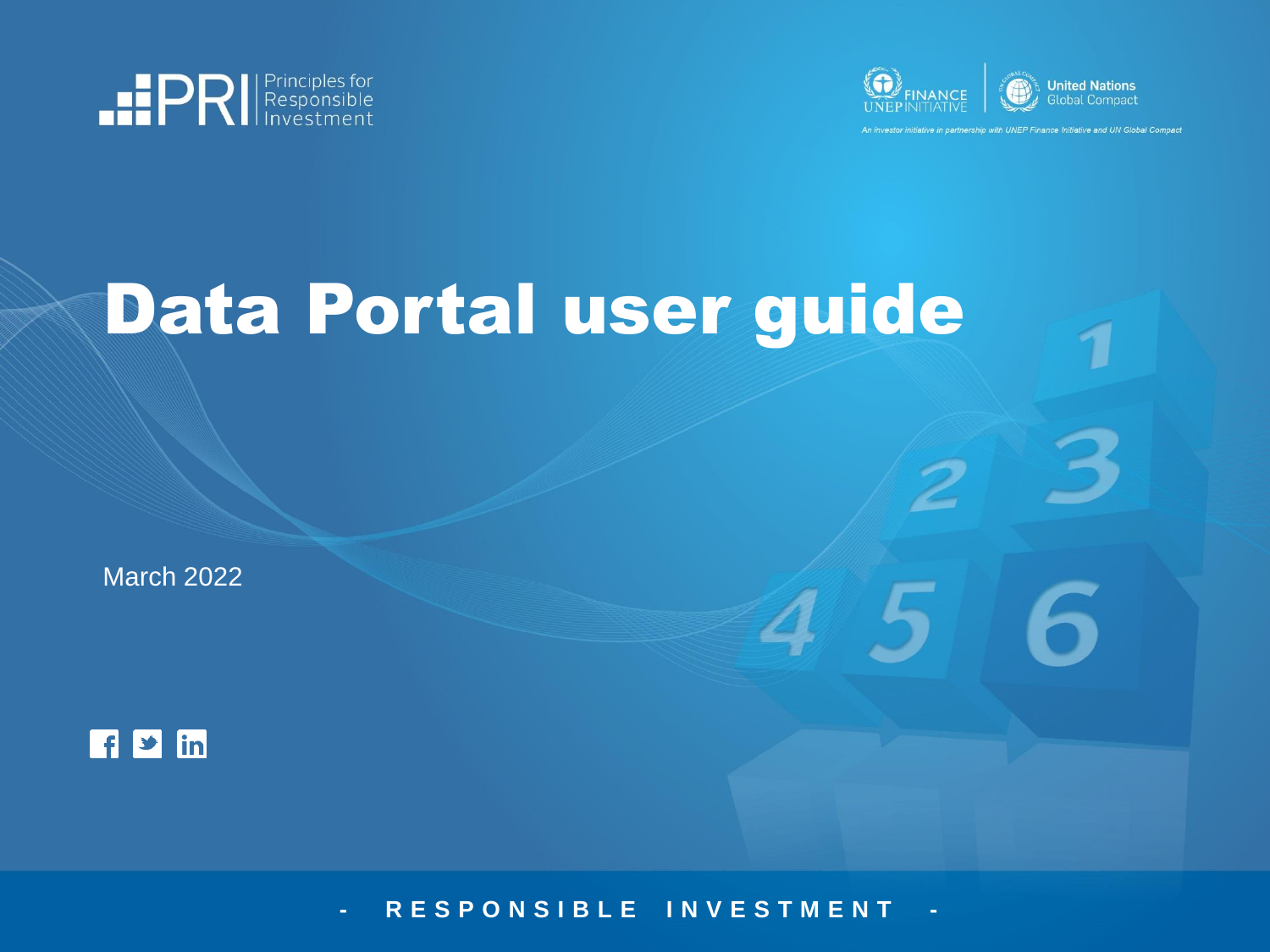## **Contents**

**[Accessing the Data Portal](#page-2-0)** 

Exploring the Data Portal:

- [Home](#page-3-0)
- **■** [My Transparency Report](#page-4-0)
- **E** [Legacy Report](#page-6-0)

[Coming soon...](#page-8-0)

[Appendix: How to register](#page-10-0)

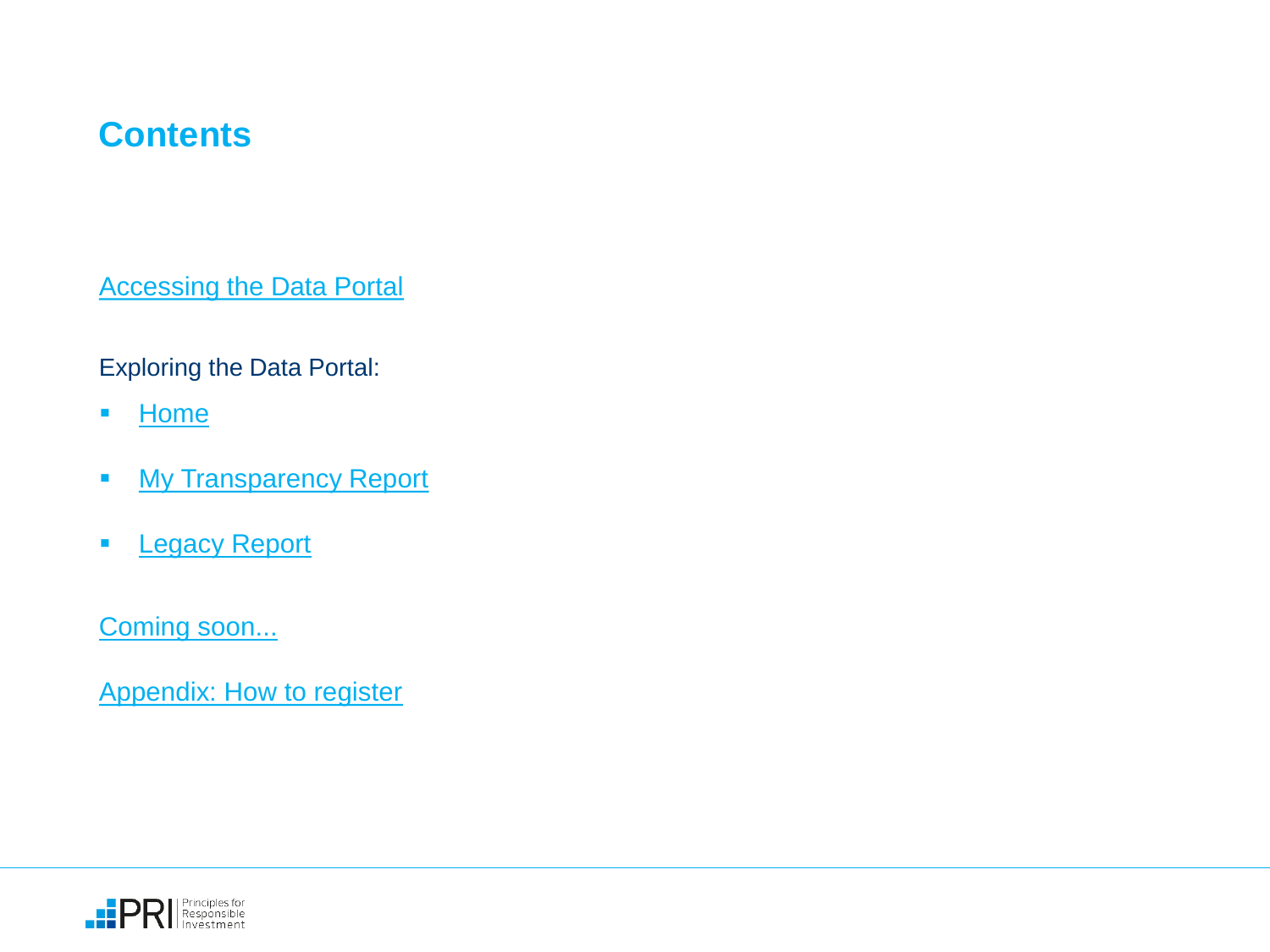#### <span id="page-2-0"></span>**Accessing the Data Portal**

Users whose accounts have already been granted permis to access an organisation's d can log in to the Data Portal [the PRI website.](https://www.unpri.org/)

|                                                                                                                                                                                                                 |                                               | COVID-19<br><b>Careers</b>                                         | <b>Collaboration Platform</b>                      | <b>Data Portal</b>      | <b>Reporting Tool</b>    |
|-----------------------------------------------------------------------------------------------------------------------------------------------------------------------------------------------------------------|-----------------------------------------------|--------------------------------------------------------------------|----------------------------------------------------|-------------------------|--------------------------|
| e accounts have                                                                                                                                                                                                 | .e P<br>SIGNATORIES $\sim$<br>$PRI \sim$<br>A | Principles for<br>Responsible<br>nvestment<br>NEWS & EVENTS $\sim$ | INVESTMENT TOOLS $\sim$                            | SUSTA NABILITY ISSUES ~ | Resources                |
| n granted permission<br>n organisation's data<br>o the Data Portal via                                                                                                                                          | Sign in                                       |                                                                    |                                                    |                         | * required fields        |
| psite.                                                                                                                                                                                                          | Email address*                                |                                                                    |                                                    |                         |                          |
|                                                                                                                                                                                                                 | Enter your password*                          | I have a password                                                  | $\circ$ I'm not signed up, I don't have a password |                         |                          |
|                                                                                                                                                                                                                 |                                               |                                                                    |                                                    |                         | Forgotten your password? |
|                                                                                                                                                                                                                 |                                               | <b>CONTINUE</b>                                                    |                                                    |                         |                          |
| An organisation's Main Admin or Admin users<br>can grant additional staff access to the Data Portal.<br>Follow the steps in the <b>Appendix</b> , or see more<br>information the Permissions system user guide. |                                               |                                                                    |                                                    |                         |                          |

You will need to accept the Terms and Conditions before you can view and download reports.

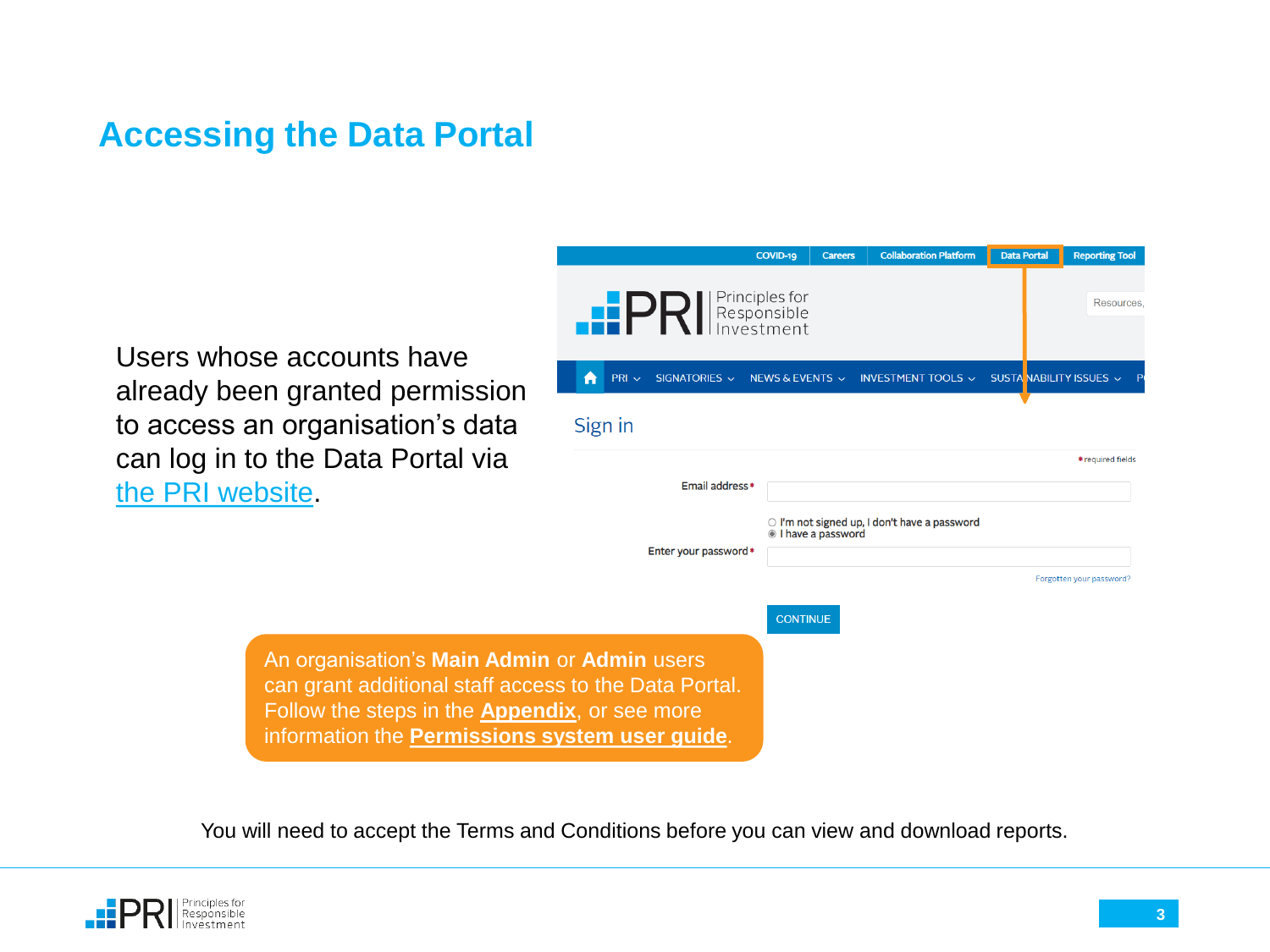<span id="page-3-0"></span>

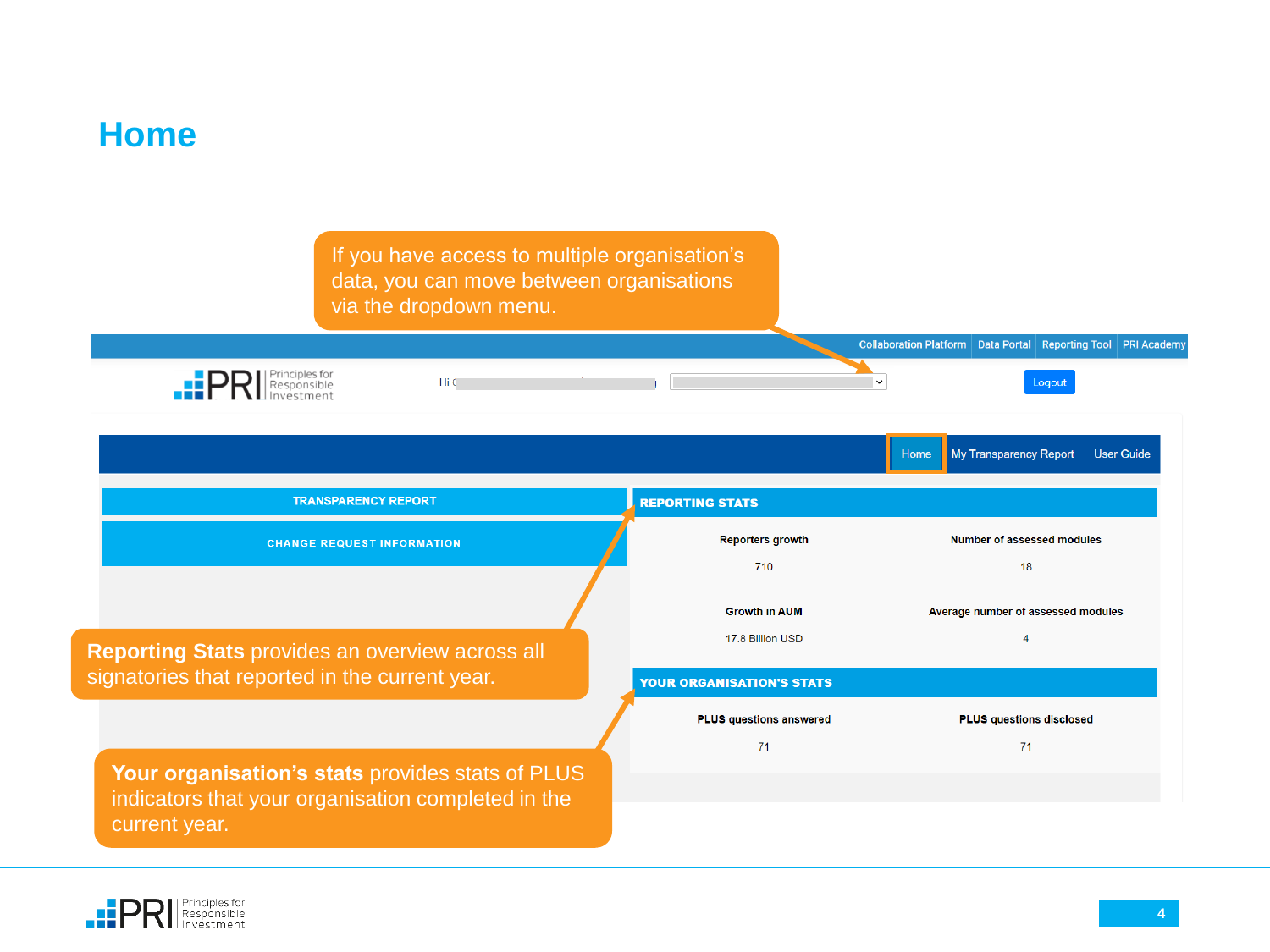# <span id="page-4-0"></span>**My Transparency Report**



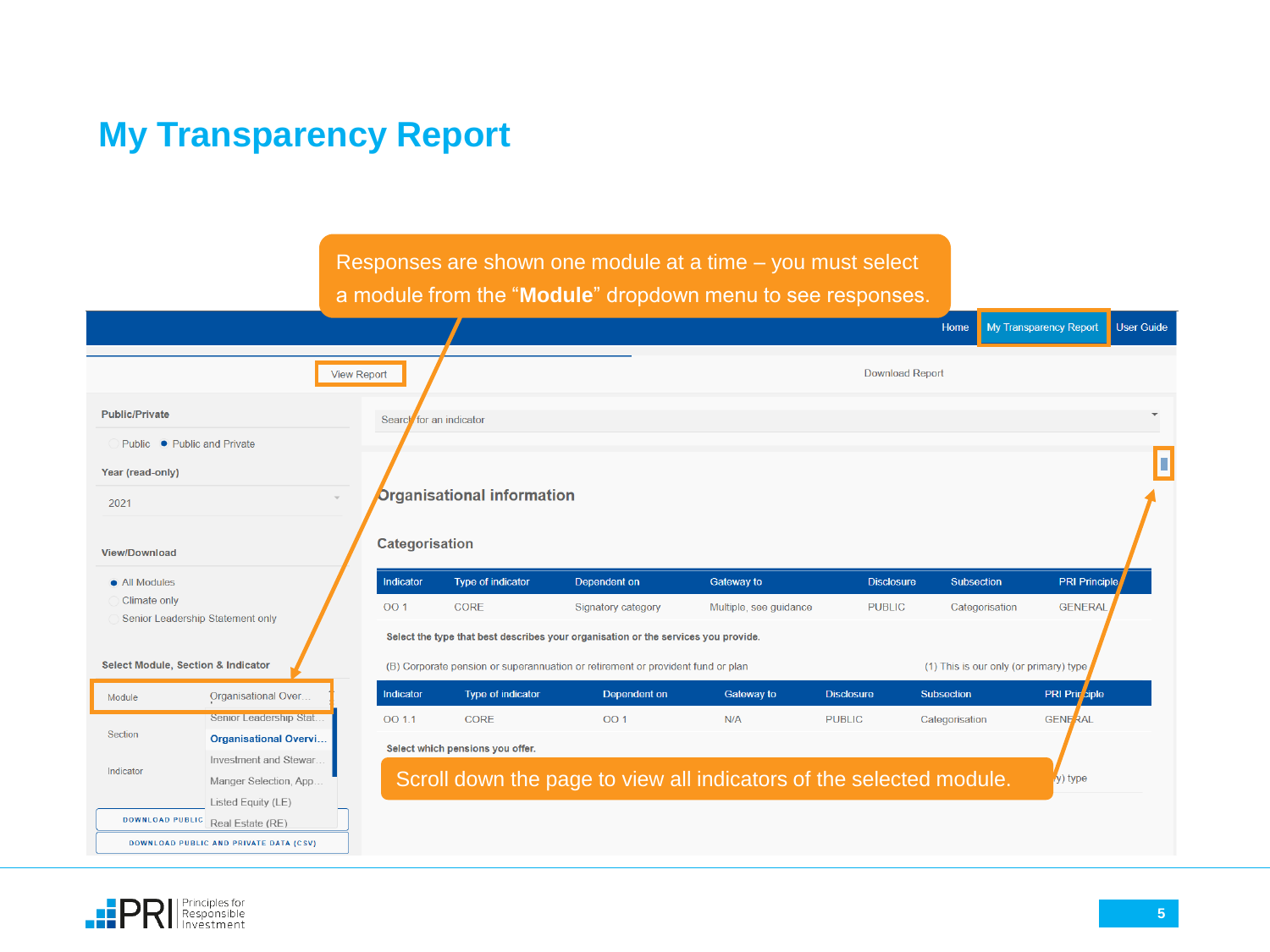## **My Transparency Report**



The **public** report includes all CORE indicators, as well as any PLUS indicators\* that the organisation chose to disclose.\*\* The **public and private**  report includes all responses.

You can also navigate to a particular **sub-report**, **section** or **indicator**…

> …and download a copy of all data corresponding to the currently selected filters – in either **pdf** or **csv** format.

\*for investor signatories. For service provider signatories, the public version includes all mandatory-todisclose indicators, and any voluntary-to-disclose that the organisation chose to disclose.

My Transparency Report

Home

User Guide

\*\* "Public" refers to data that will be included in public reports, when they are published (June 2022) – it does not mean the data is currently public.

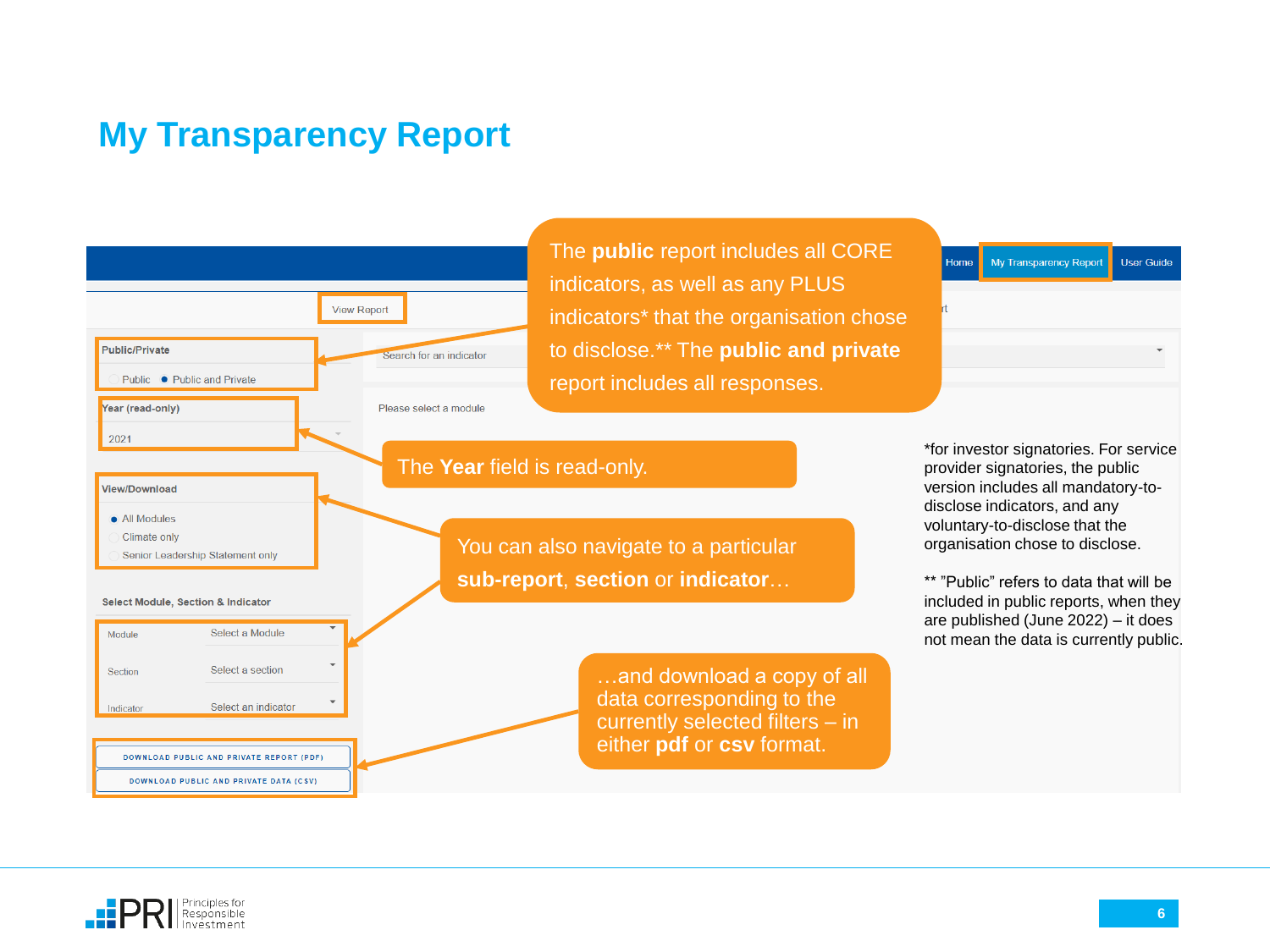# <span id="page-6-0"></span>**My Transparency Report**

|             |                                                    | Home | <b>My Transparency Report</b>   |                                      | <b>Legacy Reports</b> | <b>User Guide</b> |
|-------------|----------------------------------------------------|------|---------------------------------|--------------------------------------|-----------------------|-------------------|
|             | <b>View Report</b>                                 |      |                                 | <b>Download Report</b>               |                       |                   |
|             | Note: reports may take several minutes to download |      |                                 |                                      |                       |                   |
| <b>PDF</b>  | <b>Report Title</b>                                |      |                                 |                                      | <b>Data Updated</b>   |                   |
| filter data | filter data                                        |      | To view previously downloaded   |                                      | filter data           |                   |
| Download    | PRIVATE RI REPORT                                  |      | reports, go to Download Report. |                                      | 2021-11-19            |                   |
| Download    | PRIVATE RI REPORT                                  |      |                                 |                                      | 2021-10-20            |                   |
| Download    | <b>PRIVATE RI REPORT</b>                           |      |                                 |                                      | 2021-10-19            |                   |
|             |                                                    |      |                                 |                                      |                       |                   |
|             |                                                    |      |                                 |                                      |                       |                   |
|             |                                                    |      |                                 | Make auto you are douglass direction |                       |                   |

Make sure you are downloading the report with the **most recent "Data Updated" date**

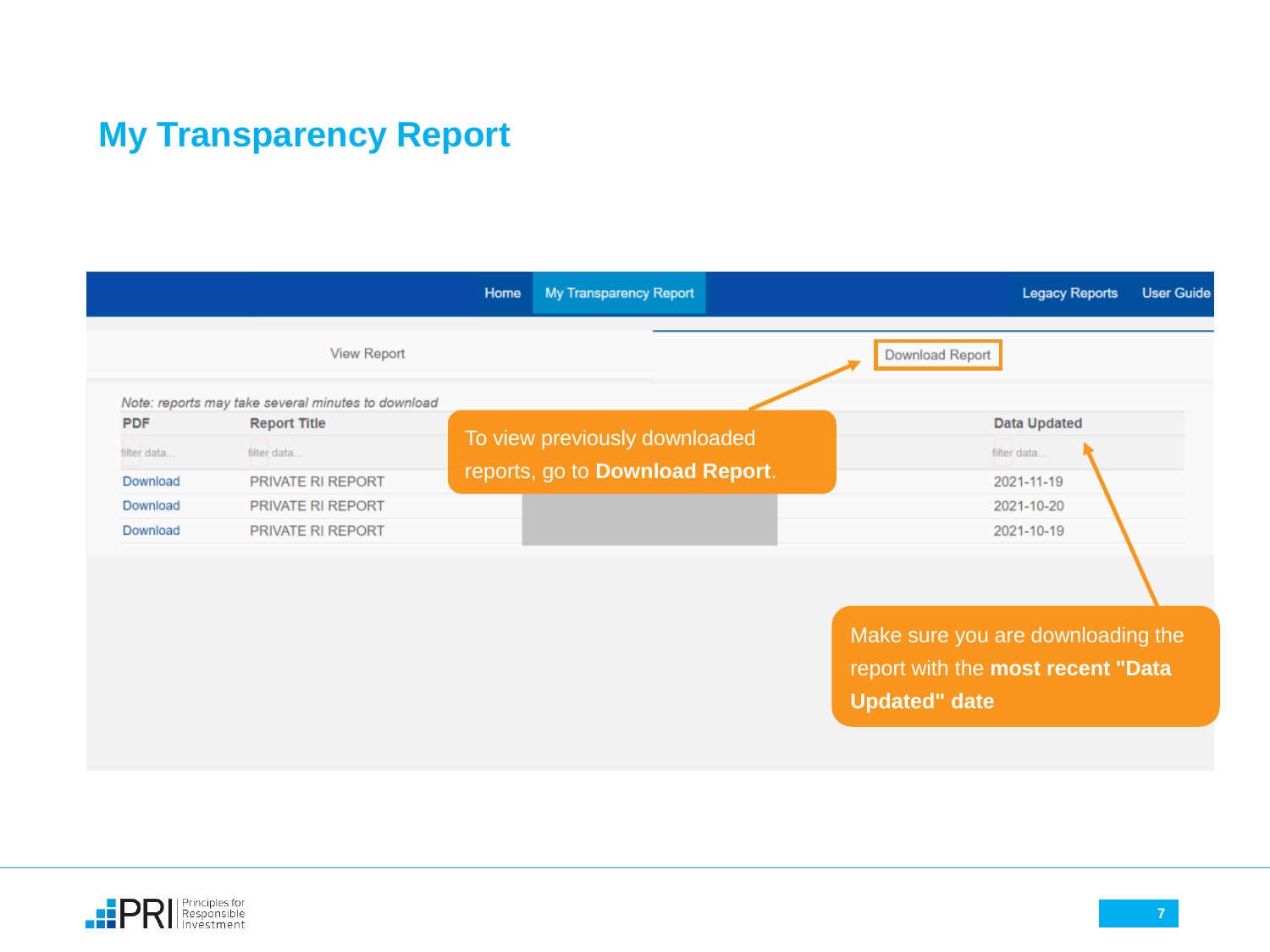# **Legacy Report**

|                                                                  |                 |                           | Home          | <b>My Transparency Report</b> |                                                                              |                                         | <b>Legacy Reports</b> | <b>User Guide</b>       |
|------------------------------------------------------------------|-----------------|---------------------------|---------------|-------------------------------|------------------------------------------------------------------------------|-----------------------------------------|-----------------------|-------------------------|
| <b>My Transparency Report</b><br><b>My Climate Change Report</b> |                 |                           |               |                               |                                                                              | <b>Full Dataset of Public Responses</b> |                       |                         |
| <b>Submitted Year</b>                                            | <b>Public</b>   | <b>Public and Private</b> | <b>Public</b> | <b>Public and Private</b>     | <b>My Assessment Report</b>                                                  | <b>Investor</b>                         | <b>Climate Change</b> | <b>Service Provider</b> |
| 2014                                                             | Unavailable     | Unavailable               | Unavailable   | Unavailable                   |                                                                              |                                         |                       | Unavailable             |
| 2015                                                             | Unavailable     | Unavailable               | Unavailable   | Unavailable                   | <b>Legacy Reports will show your</b><br>organisation's historic reports from |                                         |                       | Unavailable             |
| 2016                                                             | Unavailable     | Unavailable               | Unavailable   | Unavailable                   |                                                                              |                                         |                       | Unavailable             |
| 2017                                                             | Unavailable     | Unavailable               | Unavailable   | Unavailable                   | 2014 to 2020                                                                 |                                         |                       | Unavailable             |
| 2018                                                             | <b>Download</b> | <b>Download</b>           | Unavailable   | Unavailable                   | <b>Download</b>                                                              | Download                                | <b>Download</b>       | Download                |
| 2019                                                             | <b>Download</b> | <b>Download</b>           | Unavailable   | <b>Download</b>               | <b>Download</b>                                                              | Download                                | <b>Download</b>       | <b>Download</b>         |
| 2020                                                             | <b>Download</b> | <b>Download</b>           | Download      | <b>Download</b>               | <b>Download</b>                                                              | <b>Download</b>                         | <b>Download</b>       | <b>Download</b>         |

Note: We recommend you close all excel workbooks before opening any of the excel based legacy reports, otherwise you may receive some warning messages. This relates to excel behaviour and not the data portal.

Your Legacy Reports include all previously submitted Transparency Reports and Assessment Reports.

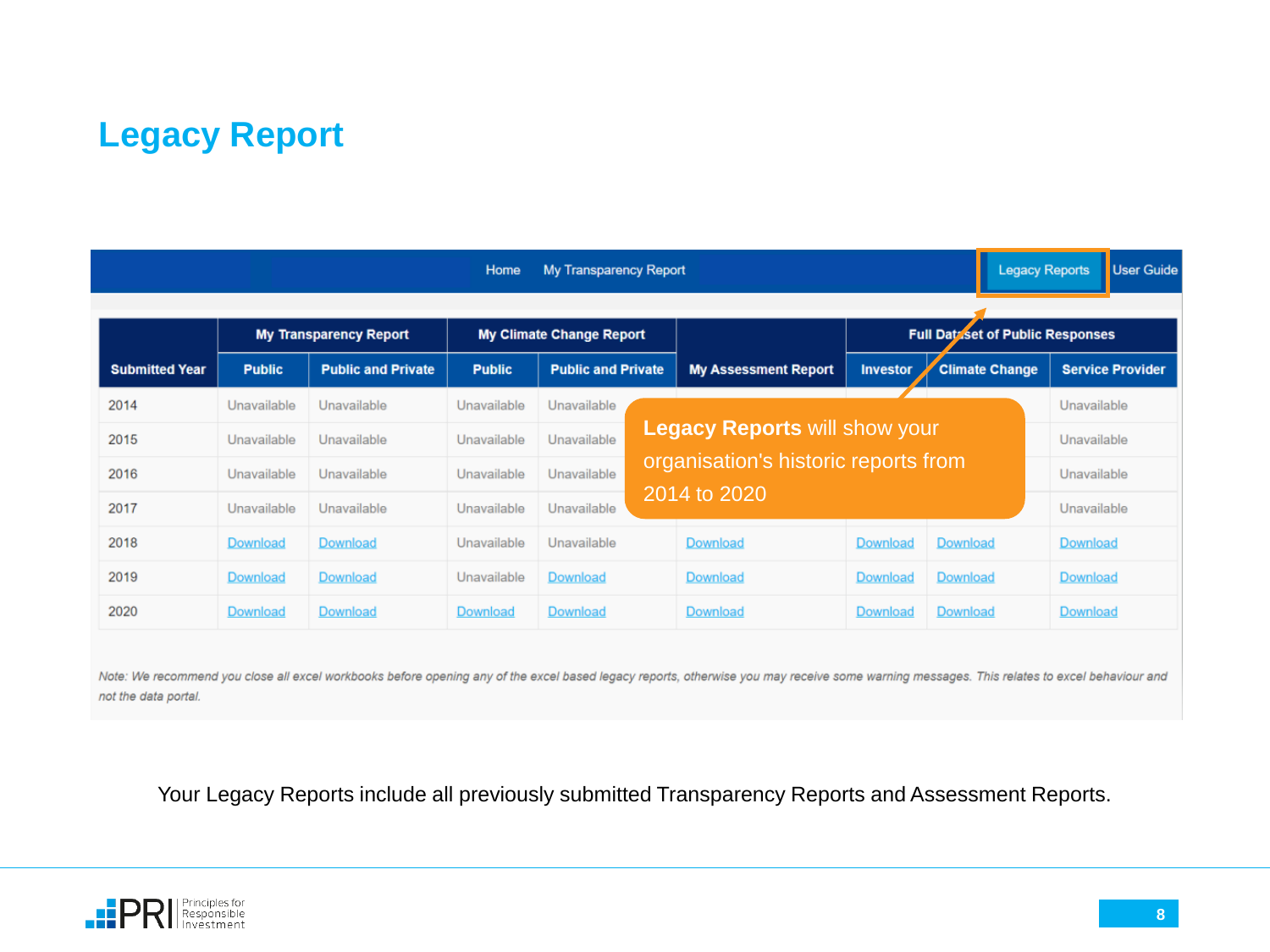<span id="page-8-0"></span>

The changes already made to the Data Portal are just one part of the work we are doing in response to signatori[es' contributions to our wide-ranging Reporting and](https://www.unpri.org/reporting-and-assessment/reporting-and-assessment-review/5105.article)  Assessment review.

Look out for more new features in the Data Portal, as well as the revamped public Transparency Reports (for investors and service providers) and private Assessment Reports (for investors), which we aim to launch in the first half of 2022.

Read more about the timeline for the [next phases of the reporting review.](https://www.unpri.org/signatories/reporting-and-assessment#update)

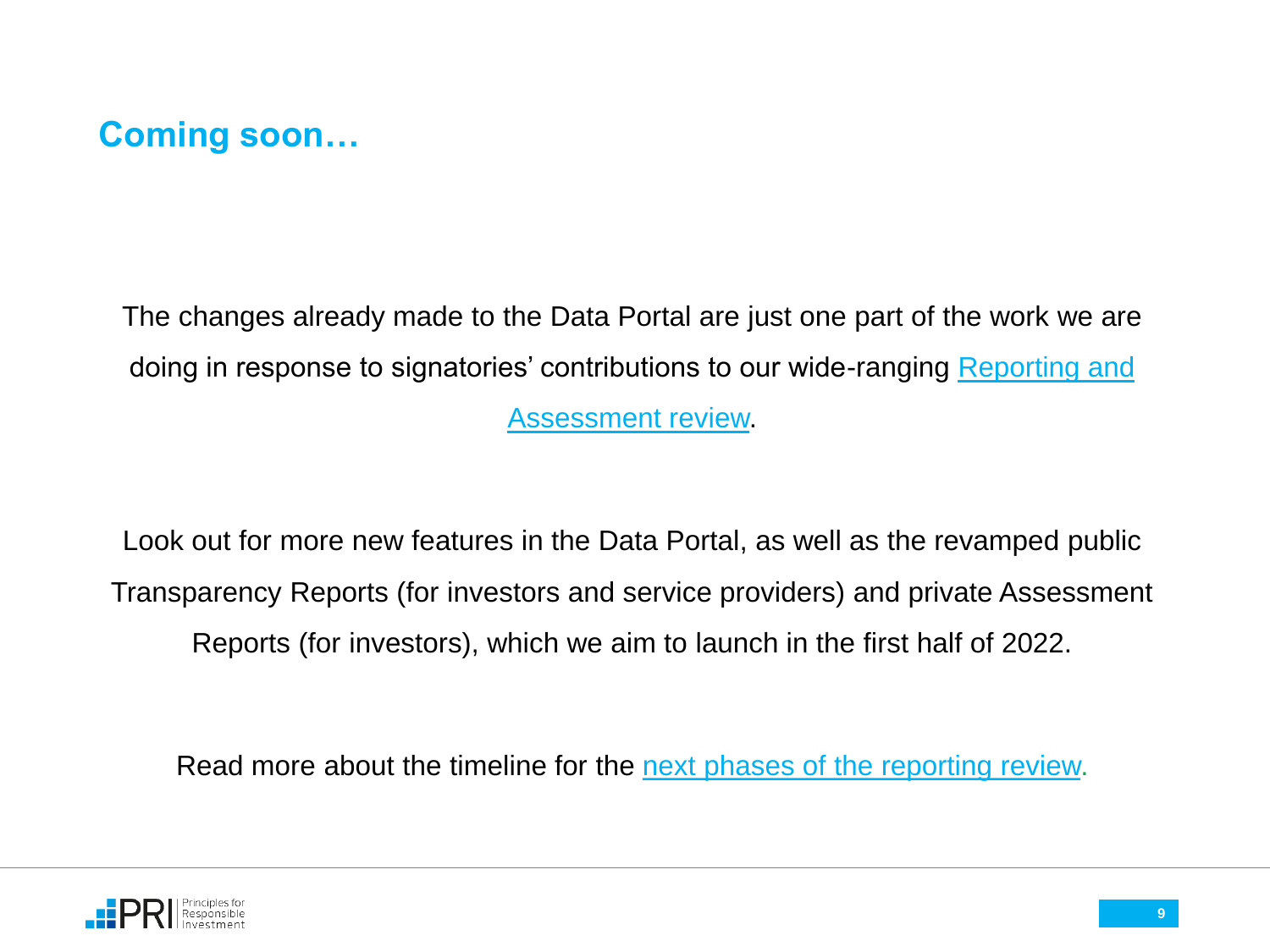

If you have any questions, please contact [reporting@unpri.org](mailto:reporting@unpri.org)

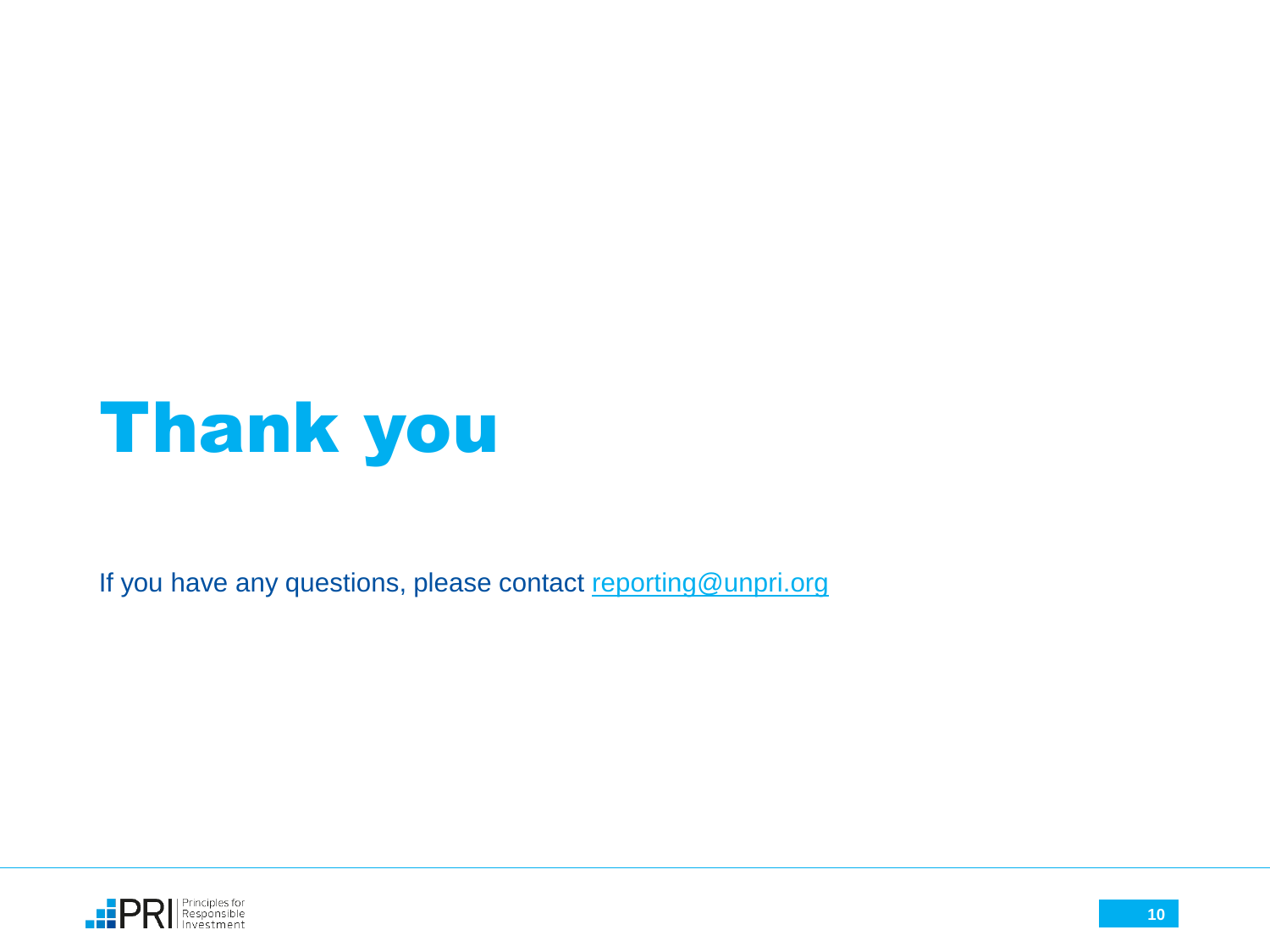# <span id="page-10-0"></span>Appendix: How to register

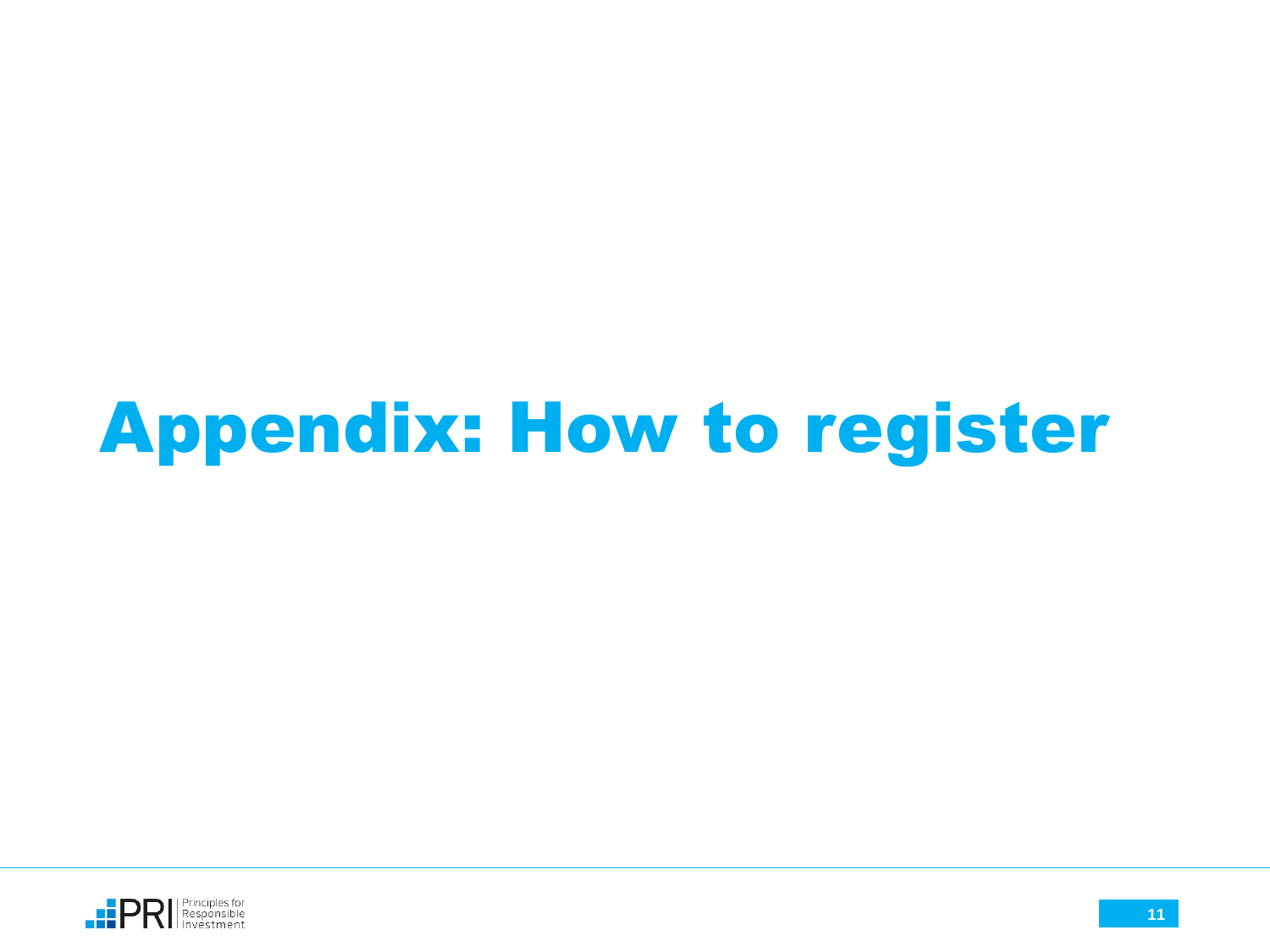# **Register to access the Data Portal: Step 1**

|                              | Register                                                                                                             |                                      |                   |
|------------------------------|----------------------------------------------------------------------------------------------------------------------|--------------------------------------|-------------------|
|                              |                                                                                                                      |                                      | * required fields |
|                              | <b>About You</b>                                                                                                     |                                      |                   |
|                              | First Name*                                                                                                          |                                      |                   |
| If the user does not already | Last Name*                                                                                                           |                                      |                   |
| have a PRI account, they     | Email (this will become your<br>username)*                                                                           |                                      |                   |
| can create an account on     | Confirm email*                                                                                                       |                                      |                   |
| the PRI website.             | Password*                                                                                                            | Minimum of 8 characters<br>Password* | □ Show password   |
|                              |                                                                                                                      | Confirm password*                    |                   |
|                              | Organisation*                                                                                                        |                                      |                   |
|                              | Register to receive updates on your<br>organisation's PRI reporting<br>framework (PRI signatories only)              | $\Box$                               |                   |
|                              | Register to access your<br>organisation's reports and data from<br>2020 and previous years (PRI<br>signatories only) | $\Box$                               |                   |
|                              | Are you an academic?*                                                                                                | <b>No</b>                            | $\check{~}$       |



**NEXT**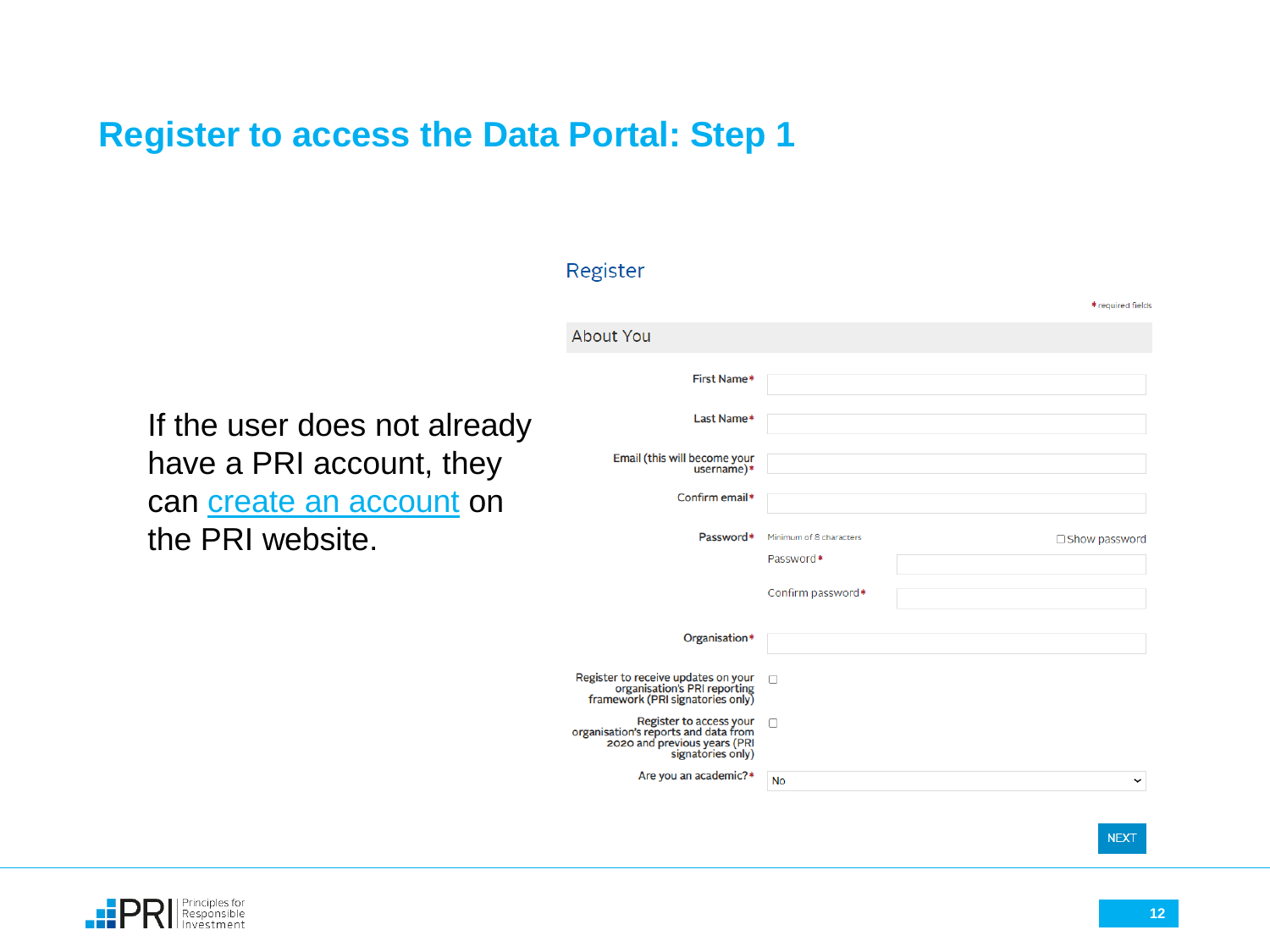#### **Register to access the Data Portal: Step 2**

Once the user has a PRI account, an organisation's **Main Admin** or **Admin** users can grant permission for that user to access the organisation's reports in the Data Portal.

> A Main Admin or Admin user can access the Permissions System via the "**Manage permissions**" button within the Data Portal.



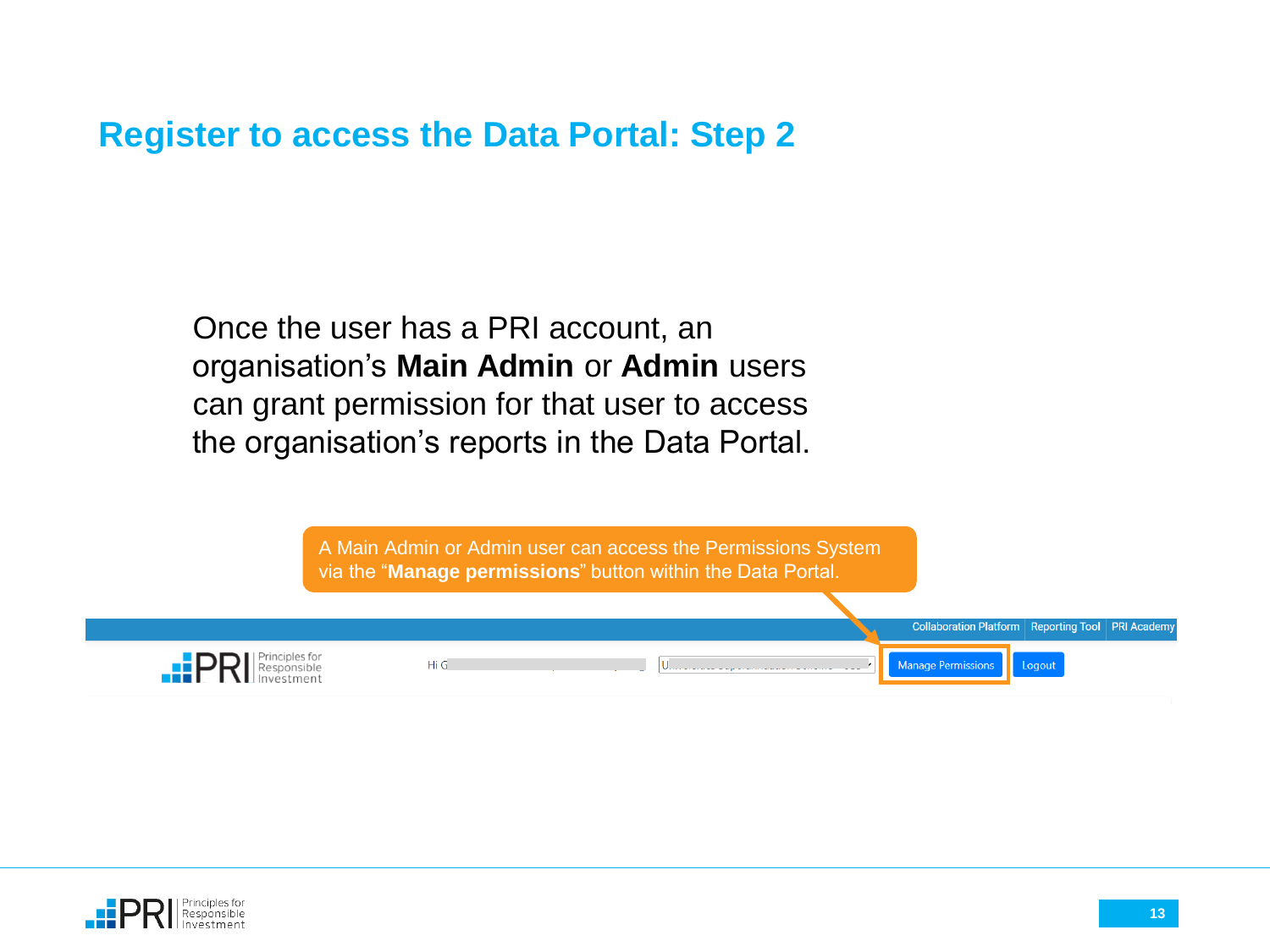## **Register to access the Data Portal: Step 3**



Read the [Permissions system user guide](https://www.unpri.org/download?ac=12447) for more information